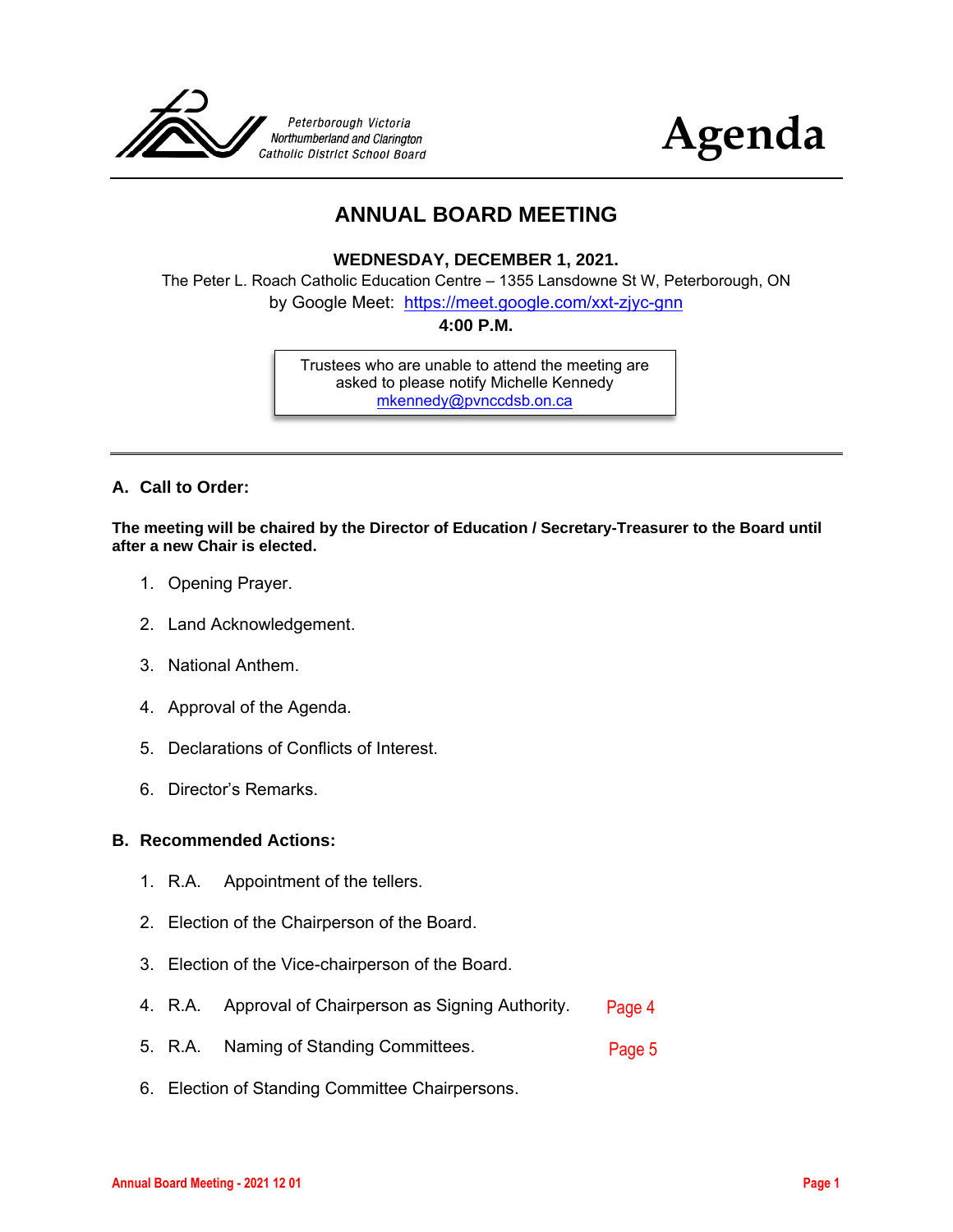- a. Committee-of-the-Whole.
- b. Policy Development Committee.
- 7. Election of Board Representation to Various Committees.
	- a. Audit Committee (Balance of the 4-year term: December 1, 2021 to November 14, 2022.)
	- b. Chairperson's Committee. (December 1, 2021 to November 14, 2022.)
	- c. Catholic Parent Engagement Committee. (December 1, 2021 to November 14, 2022.)
	- d. Supervised Alternative Learning Committee. (December 1, 2021 to November 14, 2022.)
- 8. R.A. Destroying of the Ballots.

#### **C. Future Meetings and Events:**

- 1. Board Meeting:
	- a. Board Meeting Open Session, December 14, 2021, 6:30 p.m. (In-camera Session, 6:00 p.m.)
- 2. Standing Committee Meetings: (Listed in chronological order.)
	- a. Chairperson's Committee, January 10, 2022, 4:30 p.m.
	- b. Committee-of-the-Whole, January 10, 2022, 6:30 p.m.
	- c. Policy Development Committee, February 1, 2022, 6:30 p.m.
- 3. Other Committee Meetings: (Listed in chronological order.)
	- a. Supervised Alternative Learning Committee, December 7, 2021, 3:00 p.m.
	- b. First Nation Métis Inuit Advisory Committee, December 7, 2021, 6:30 p.m.
	- c. Student Council Liaison Committee, December 14, 2021, 4:15 p.m.
	- d. Special Education Advisory Committee, January 12, 2022, 6:30 p.m.
	- e. STSCO Governance Committee, January 13, 2022, 3:00 p.m.
	- f. Accessibility for All Committee, February 3, 2022, 1:00 p.m.
	- g. Faith and Equity Advisory Committee, February 10, 2022, 6:30 p.m.
	- h. Catholic Parent Engagement Committee, February 28, 2022, 6:30 p.m.
	- i. French as a Second Language Advisory Committee, April 27, 2022, 4:30 p.m.
	- j. Audit Committee, TBA.
- 4. Board Events: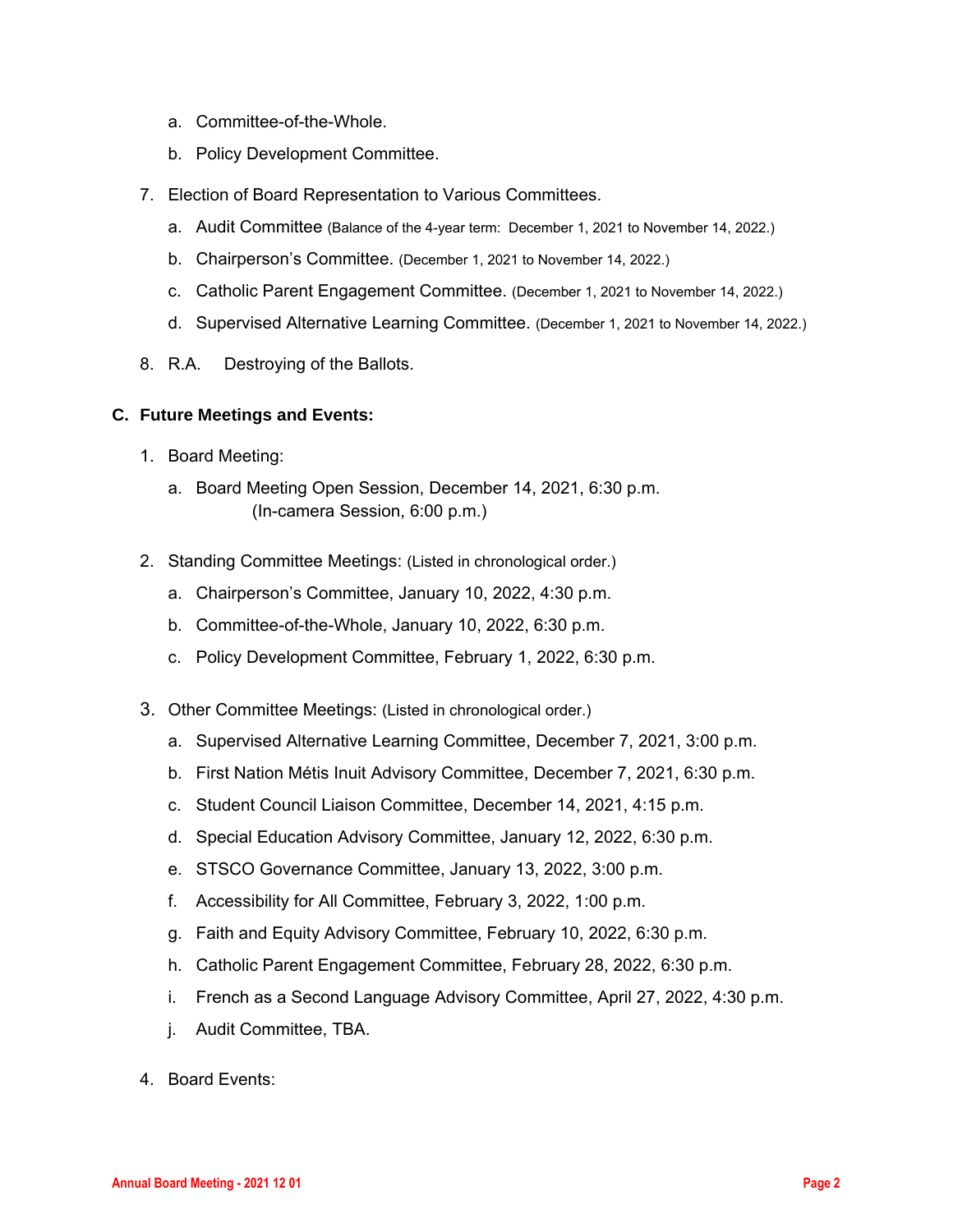- a. Ontario Catholic School Trustees' Association (OCSTA) Catholic Trustees Seminar, January 14-15, 2022.
- b. Catholic Leadership Development Series Session #3, April 21, 2022.
- c. Ontario Catholic School Trustees' Association (OCSTA) Annual General Meeting, Ottawa, ON, April 28-30, 2022.

#### **D. Conclusion**:

- 1. Closing Prayer.
- 2. Adjournment.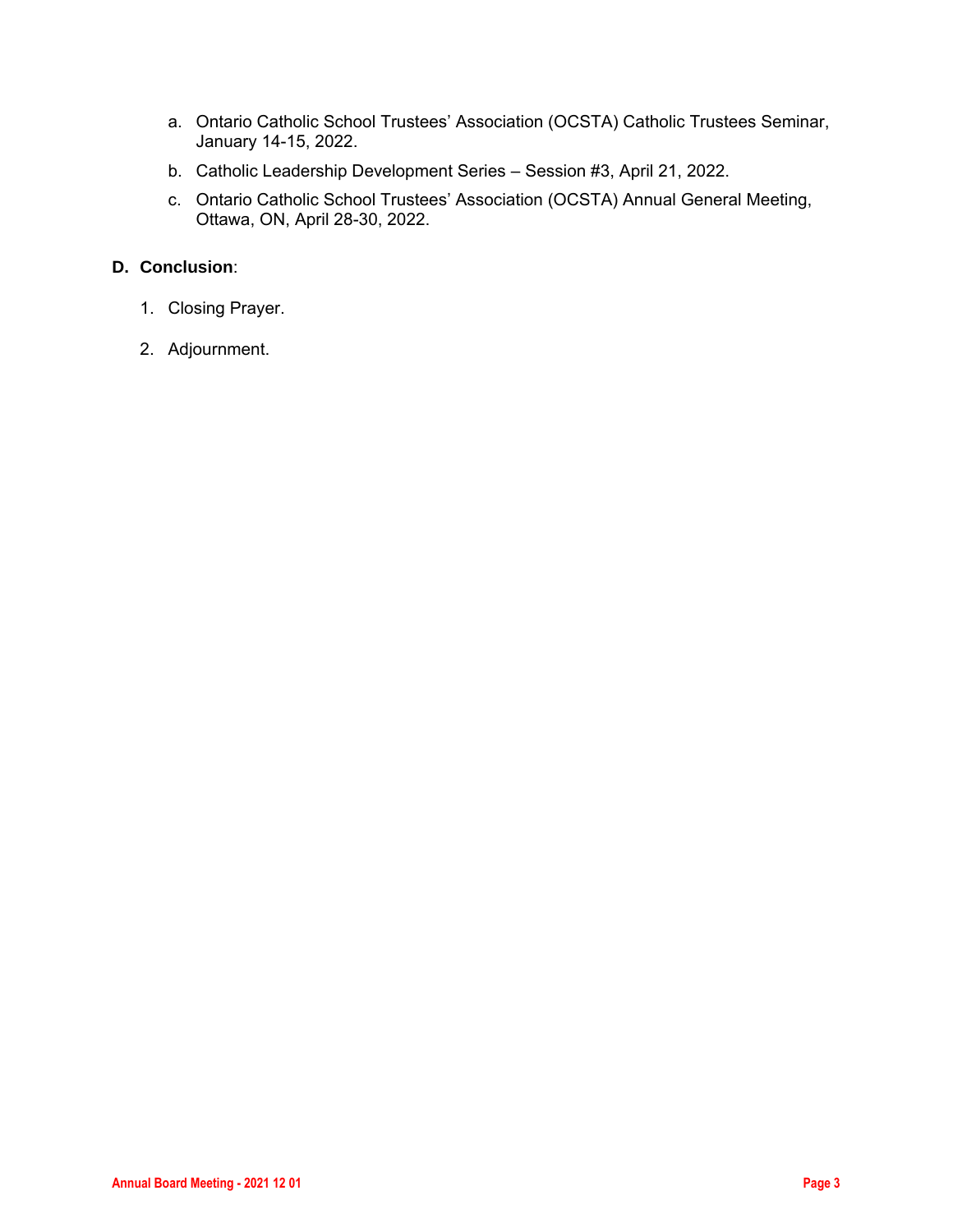# <span id="page-3-0"></span>**Approval of Chairperson as Signing Authority.**

**R.A.** that the Chairperson, (name) **be** be approved as a signing authority for the Board.

November 8, 2021 **Chairperson's Committee**